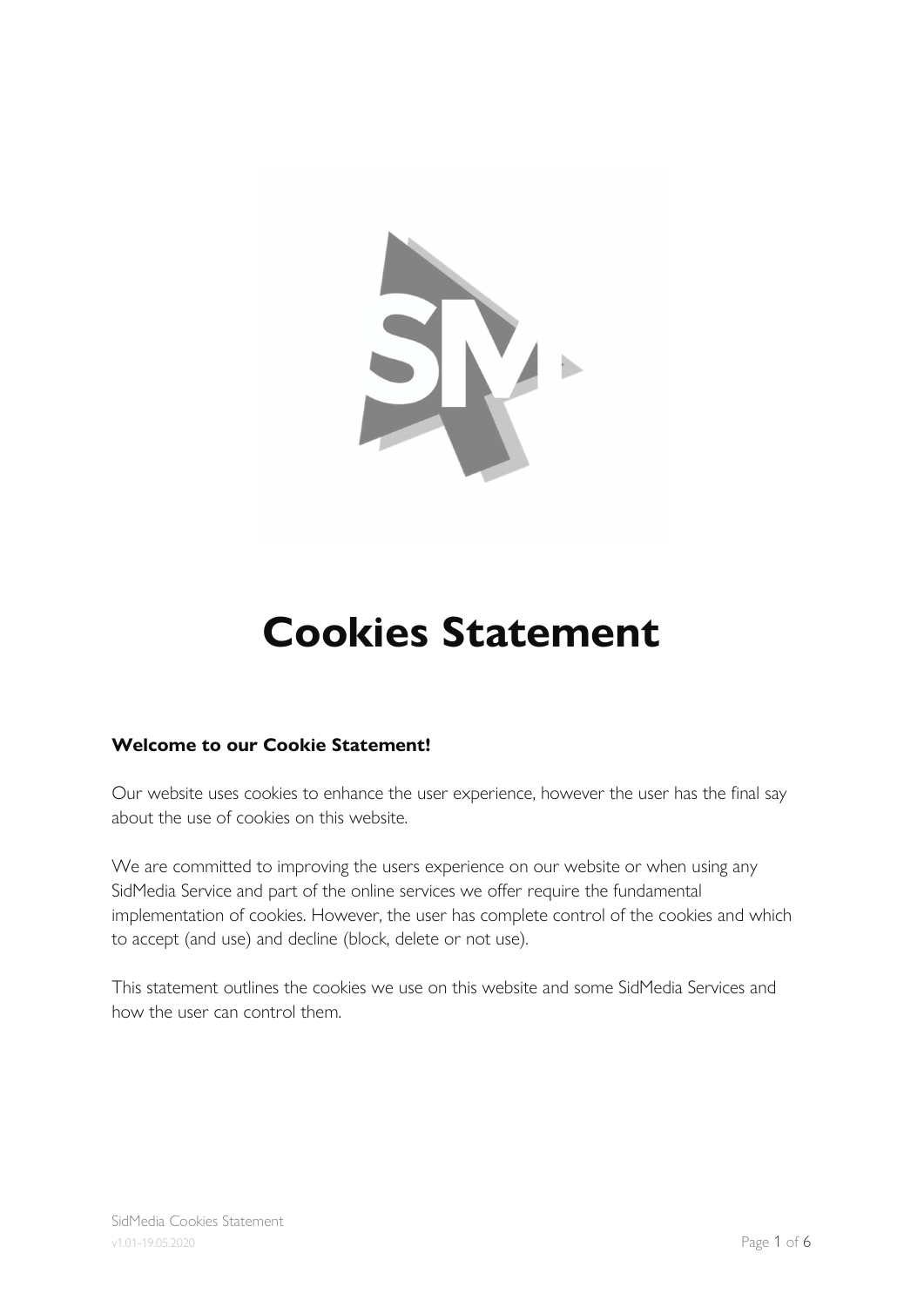#### Introduction to our Statement

Our website may use cookies to enhance the user experience or in order to allow our website to operate as intended. This statement outlines how we use cookies on our website. Neither does this statement nor our Privacy Policy cover the use of cookies by any unauthorised third-party services, embedded content, advertisers and/or providers on our website.

#### What are Cookies?

User's web browsers places cookies, requested by our site, on their device for record-keeping purposes and sometimes to track information about them. Learn more here; https://www.learn-aboutcookies.com/

## Types of Cookies

Cookies all serve different purposes and are classified according to their type, duration, and what category they fall under. The table below lists all the types, duration length, and categories with detail and description.

| $\mathsf{Type}$     |                                                                                                   |
|---------------------|---------------------------------------------------------------------------------------------------|
| First-Party cookies | Cookies that Wix, our website host, places on this site.                                          |
|                     | Third-Party cookies   Cookies that are paced and used by third-parties, excluding Wix first-party |
|                     | cookies and from SidMedia.                                                                        |

| <b>Duration (or Expiration Time)</b> |                                                                                     |  |
|--------------------------------------|-------------------------------------------------------------------------------------|--|
| Session (transient)                  | These cookies are erased when site visitors close their browsers and are not        |  |
| cookies                              | used to collect information from their computers. They typically store              |  |
|                                      | information in the form of a session identification that does not personally        |  |
|                                      | identify the user.                                                                  |  |
| Persistent                           | These cookies are stored on a site visitor's hard drive until they expire (at a set |  |
| (permanent or                        | expiration date) or until they are deleted. These cookies are used to collect       |  |
| stored) cookies                      | identifying information about the user, such as web surfing behaviour or user       |  |
|                                      | preferences for a specific site.                                                    |  |

| Category           |                                                                                 |
|--------------------|---------------------------------------------------------------------------------|
| Strictly necessary | These are the cookies that let your visitors browse through your site. They are |
| cookies            | also necessary for security reasons.                                            |
| Functional cookies | These cookies "remember" registered visitors/customers in order to improve      |
|                    | their user experience.                                                          |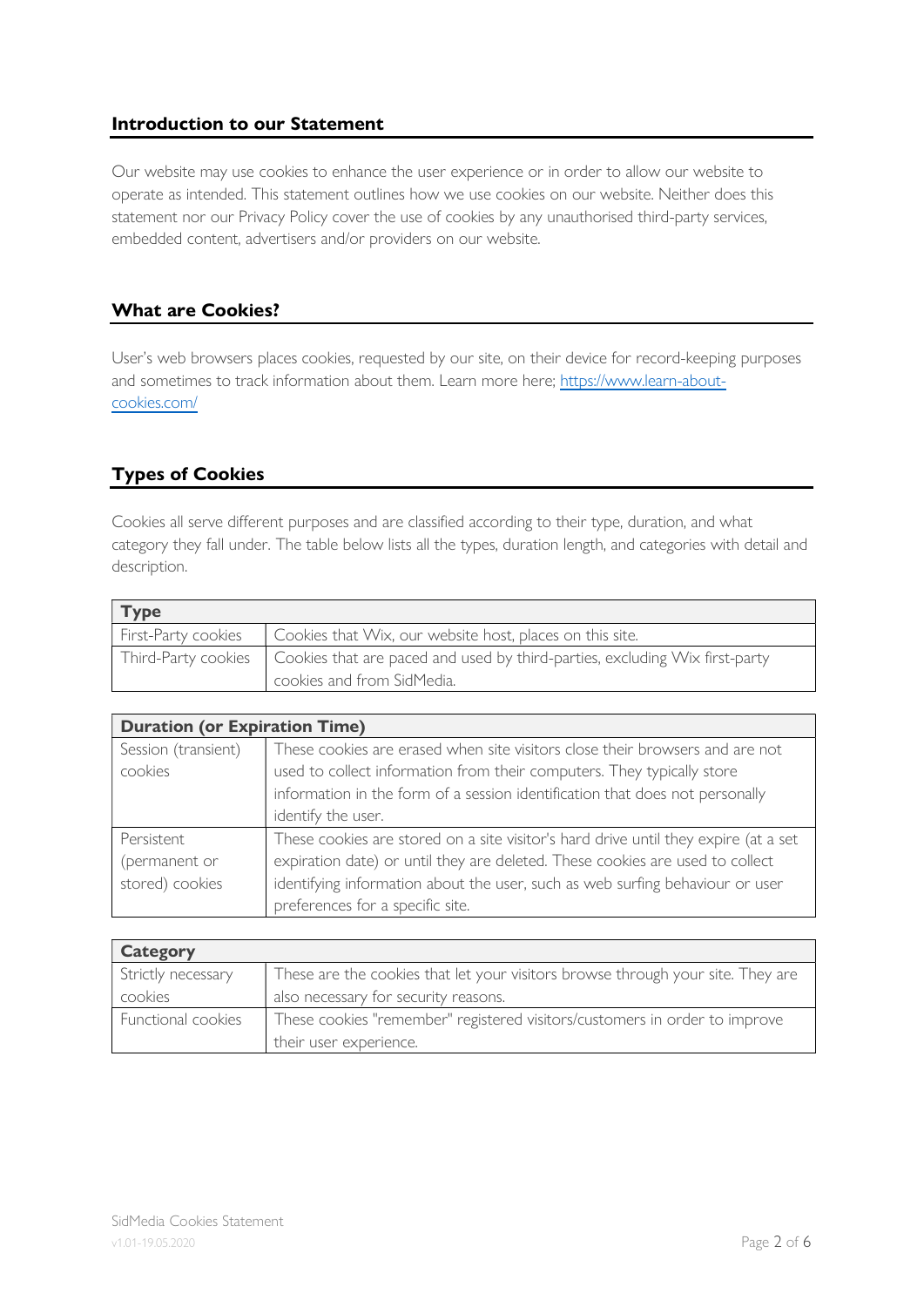# First-Party Cookies

These are cookies required. The table below provides the cookie name, its duration, and the purpose of the cookie.

| Strictly necessary cookies |                                       |                                                                                                                                                                         |
|----------------------------|---------------------------------------|-------------------------------------------------------------------------------------------------------------------------------------------------------------------------|
| <b>Cookie name</b>         | <b>Duration</b>                       | <b>Purpose</b>                                                                                                                                                          |
| ForceFlashSite             | Session                               | When viewing a mobile site (old mobile under<br>m.domain.com) it will force the server to display the<br>non-mobile version and avoid redirecting to the<br>mobile site |
| Hs                         | Session                               | Security                                                                                                                                                                |
| smSession                  | Persistent (two days or<br>two weeks) | Identifies logged in site members                                                                                                                                       |
| <b>XSRF-TOKEN</b>          | Session                               | Security                                                                                                                                                                |

These are cookies required. The table below provides the cookie name, its duration, and the purpose of the cookie.

| Functional cookies |                        |                                                            |  |
|--------------------|------------------------|------------------------------------------------------------|--|
| <b>Cookie name</b> | <b>Duration</b>        | <b>Purpose</b>                                             |  |
| sySession          | Persistent (two years) | Identifies unique visitors and tracks a visitor's sessions |  |
|                    |                        | on a site                                                  |  |
| SSR-caching        | Session                | Indicates how a site was rendered                          |  |
| smSession          | Persistent (two weeks) | Identifies logged in site members                          |  |

Our website is SSL secured. All information collected is stored securely on our network or on our online services, third-party applications.

## Third-Party Cookies

These are cookies required. The table below provides the cookie name, its duration, and the purpose of the cookie.

| Functional cookies                              |                 |                |  |
|-------------------------------------------------|-----------------|----------------|--|
| <b>Cookie name</b>                              | <b>Duration</b> | <b>Purpose</b> |  |
| $TS^*$                                          | Session         | Security       |  |
| *******                                         | Session         | Security       |  |
| TSxxxxxxxx (where x is replaced with a random   | Session         | Security       |  |
| series of numbers and letters)                  |                 |                |  |
| TSxxxxxxxx_d (where x is replaced with a random | Session         | Security       |  |
| series of numbers and letters)                  |                 |                |  |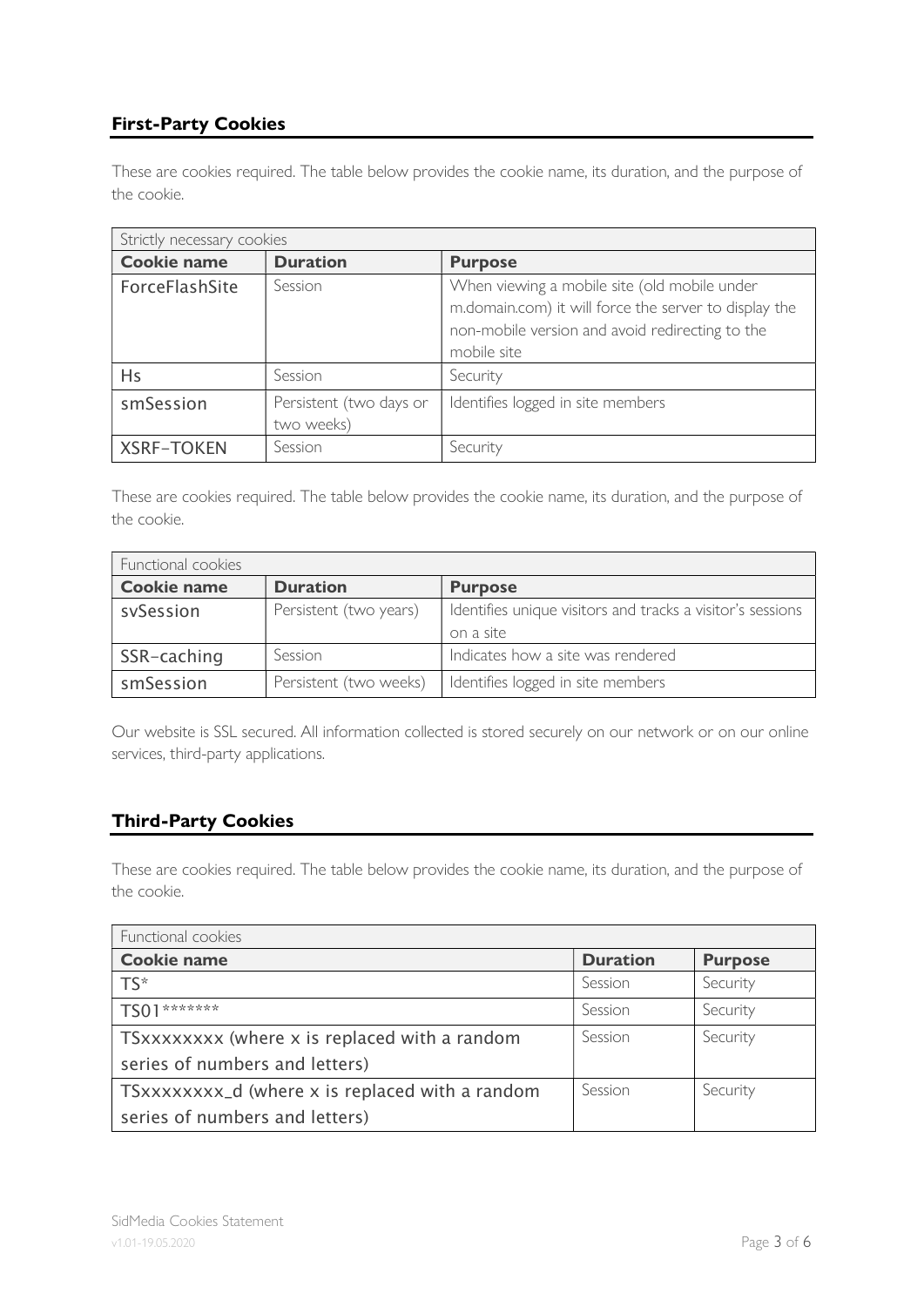# Additional Cookies

Our website may host additional cookies to enhance the user experience and provide better analytics information to the developers to monitor traffic flow, among other reasons. Any other cookies are listed below:

## 1. Google Analytics Tracking

Google Analytics Tracking tracks where our Users come from and what they do on our site. Users IP addresses are anonymised, and Google will never save a full copy of any IP address.

We use this data to gain insights and improve the functionality of our website – this data is not currently being used for marketing purposes. Our website, also, does not use targeted advertising ("Ads"), therefore there is no option to make any changes to your 'targeted Ads' preferences on our website.

Opt-Out Browser add-on, download and learn more here support.google.com/analytics/answer/181881?hl=en.

| Google Analytics Cookies |                                         |                                                           |  |  |
|--------------------------|-----------------------------------------|-----------------------------------------------------------|--|--|
|                          | gtag.js and analytics.js - cookie usage |                                                           |  |  |
| <b>Cookie name</b>       | <b>Duration</b>                         | <b>Purpose</b>                                            |  |  |
| $\overline{-}$ ga        | 2 years                                 | Used to distinguish users                                 |  |  |
| igid                     | 24 hours                                | Used to distinguish users                                 |  |  |
| $_g$ at                  | 1 minute                                | Used to throttle request rate. This cookie may be         |  |  |
|                          |                                         | _dc_gtm_218891944, depending on how                       |  |  |
|                          |                                         | Analytics was deployed on the website                     |  |  |
| <b>AMP_TOKEN</b>         | 30 seconds to 1                         | Contains a token that can be used to retrieve a Client    |  |  |
|                          | year                                    | ID from AMP Client ID service. Other possible values      |  |  |
|                          |                                         | indicate opt-out, inflight request or an error retrieving |  |  |
|                          |                                         | a Client ID from AMP Client ID service                    |  |  |
| $qac_218891944$          | 90 days                                 | Contains campaign related information for the user.       |  |  |
|                          |                                         | Allows Google Ads to read this cookie                     |  |  |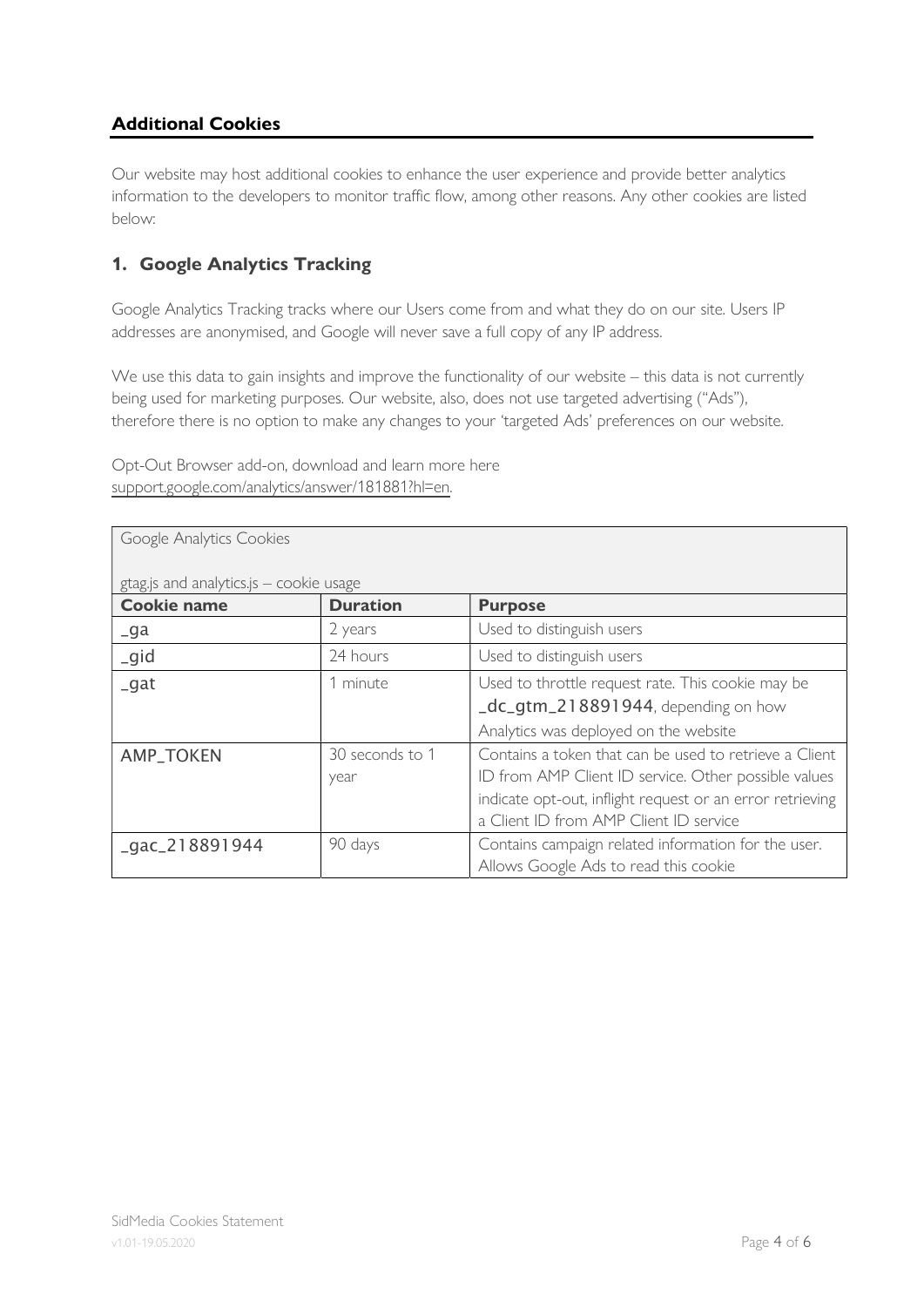| Google Analytics Cookies |  |
|--------------------------|--|
|                          |  |

| ga.js – cookie usage |  |
|----------------------|--|

| ga.js - cookie usage |                               |                                                                                                                                                                                                                                                                                                             |
|----------------------|-------------------------------|-------------------------------------------------------------------------------------------------------------------------------------------------------------------------------------------------------------------------------------------------------------------------------------------------------------|
| <b>Cookie name</b>   | <b>Duration</b>               | <b>Purpose</b>                                                                                                                                                                                                                                                                                              |
| __utma               | 2 years from<br>set/update    | Used to distinguish users and sessions. The cookie<br>is created when the javascript library executes<br>and no existing __utma cookies exists. The cookie<br>is updated every time data is sent to Google<br>Analytics                                                                                     |
| $\_$ utmt            | 10 minutes                    | Used to throttle request rate                                                                                                                                                                                                                                                                               |
| __utmb               | 30 minutes from<br>set/update | Used to determine new sessions/visits. The cookie<br>is created when the javascript library executes<br>and no existing __utmb cookies exists. The cookie<br>is updated every time data is sent to Google<br>Analytics                                                                                      |
| $\_$ utmc            | End of browser<br>session     | Not used in ga.js. Set for interoperability with<br>urchin.js. Historically, this cookie operated in<br>conjunction with the __utmb cookie to determine<br>whether the user was in a new session/visit                                                                                                      |
| $_l$ utmz            | 6 months from<br>set/update   | Stores the traffic source or campaign that explains<br>how the user reached your site. The cookie is<br>created when the javascript library executes and<br>is updated every time data is sent to Google<br>Analytics                                                                                       |
| __utmv               | 2 years from<br>set/update    | Used to store visitor-level custom variable data.<br>This cookie is created when a developer uses the<br>_setCustomVar method with a visitor level<br>custom variable. This cookie was also used for the<br>deprecated _setVar method. The cookie is<br>updated every time data is sent to Google Analytics |

| Google Analytics Cookies |                                                                         |                                                                                                                       |
|--------------------------|-------------------------------------------------------------------------|-----------------------------------------------------------------------------------------------------------------------|
| Optimize – cookie usage  |                                                                         |                                                                                                                       |
| <b>Cookie name</b>       | <b>Duration</b>                                                         | <b>Purpose</b>                                                                                                        |
| _gaexp                   | Depends on the<br>length of the<br>experiment, but<br>typically 90 days | Used to determine a user's inclusion in an<br>experiment and the expiry of experiments a user<br>has been included in |
| _opt_awcid               | 24 hours                                                                | Used for campaigns mapped to Google Ads                                                                               |
| _opt_awmid               |                                                                         | Campaign IDs                                                                                                          |
| _opt_awgid               |                                                                         |                                                                                                                       |
| _opt_awkid               |                                                                         |                                                                                                                       |
| _opt_utmc                |                                                                         | Stores the last utm_campaign query parameter                                                                          |